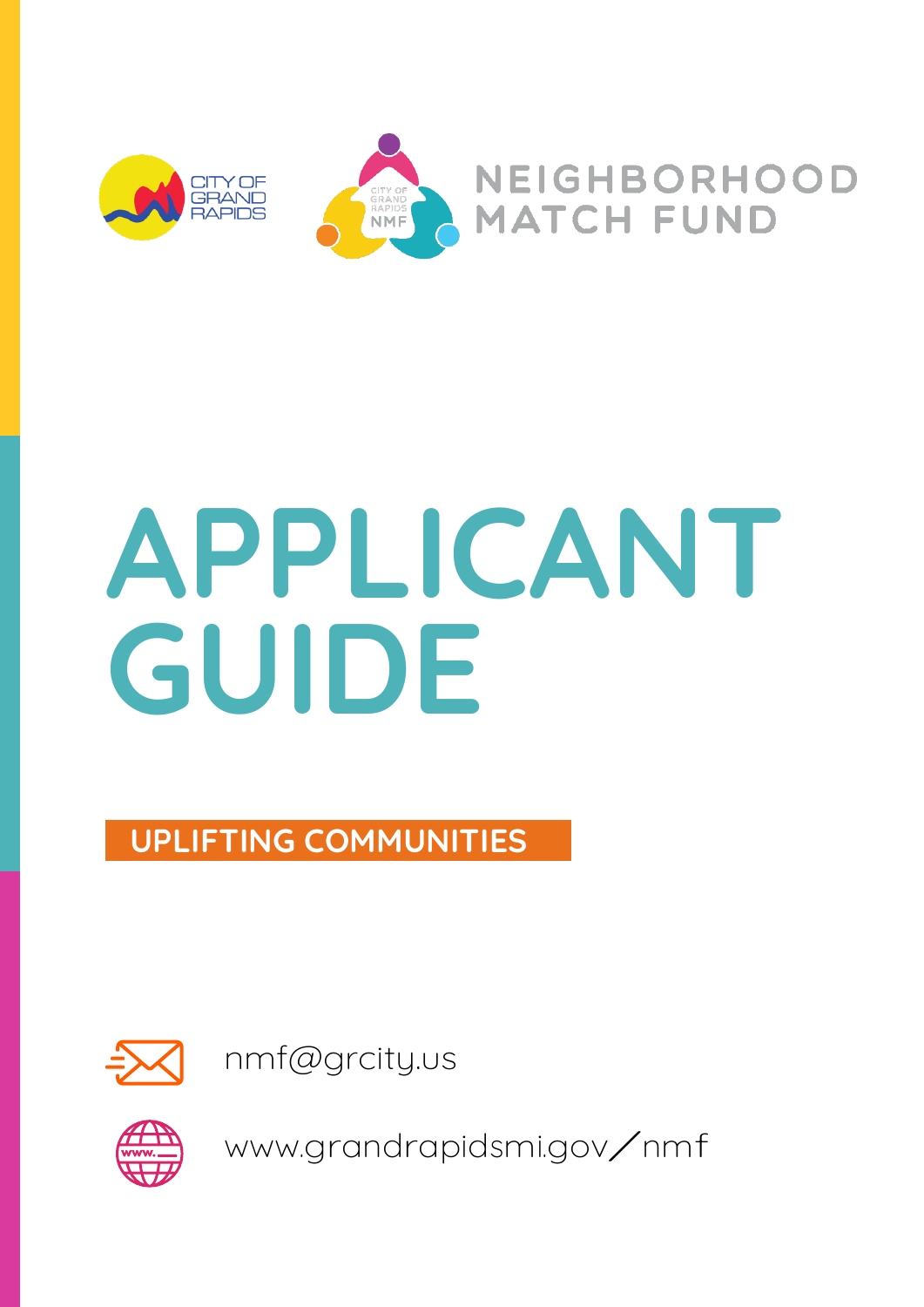## WHAT IS THE NEIGHBORHOOD MATCH FUND?



The Neighborhood Match Fund, also referred to as the NMF regularly awards contracts with local residents organizing projects and opportunities that bring neighbors together to learn, build relationships and celebrate community. Contracts ranging from \$500 to \$5,000 will be awarded for projects that focus on COVID-19 resident resiliency, racial equity and enhance the quality of life in neighborhoods.

#### PURPOSE & OBJECTIVES



#### NMF APPLICANT AND PROJECT ELIGIBILITY

#### Eligible applicants are:

- Non-profits located in Grand Rapids
- Informal resident groups from Grand Rapids

#### Eligible projects must:

- Take place in the City of Grand Rapids.
- Have a clear public purpose (benefits the community).
- Intentionally align with NMF purpose and objectives.
- Be completely free for the community to participate (No admission fees, fundraising).
- Abide with all City ordinances and policies.
- Individual Grand Rapids residents
- NOT businesses or companies
- NOT be used to pay for salaries orwages.
- NOT be used for lobbying efforts.
- NOT use NMF award funds to purchase alcohol.
- NOT increase cost to the City of Grand Rapids in
- anyway (Eg. maintenance & code compliance). • NOT financially benefit City of GR staff, City Commissioners and/or Appointed/Elected Officials.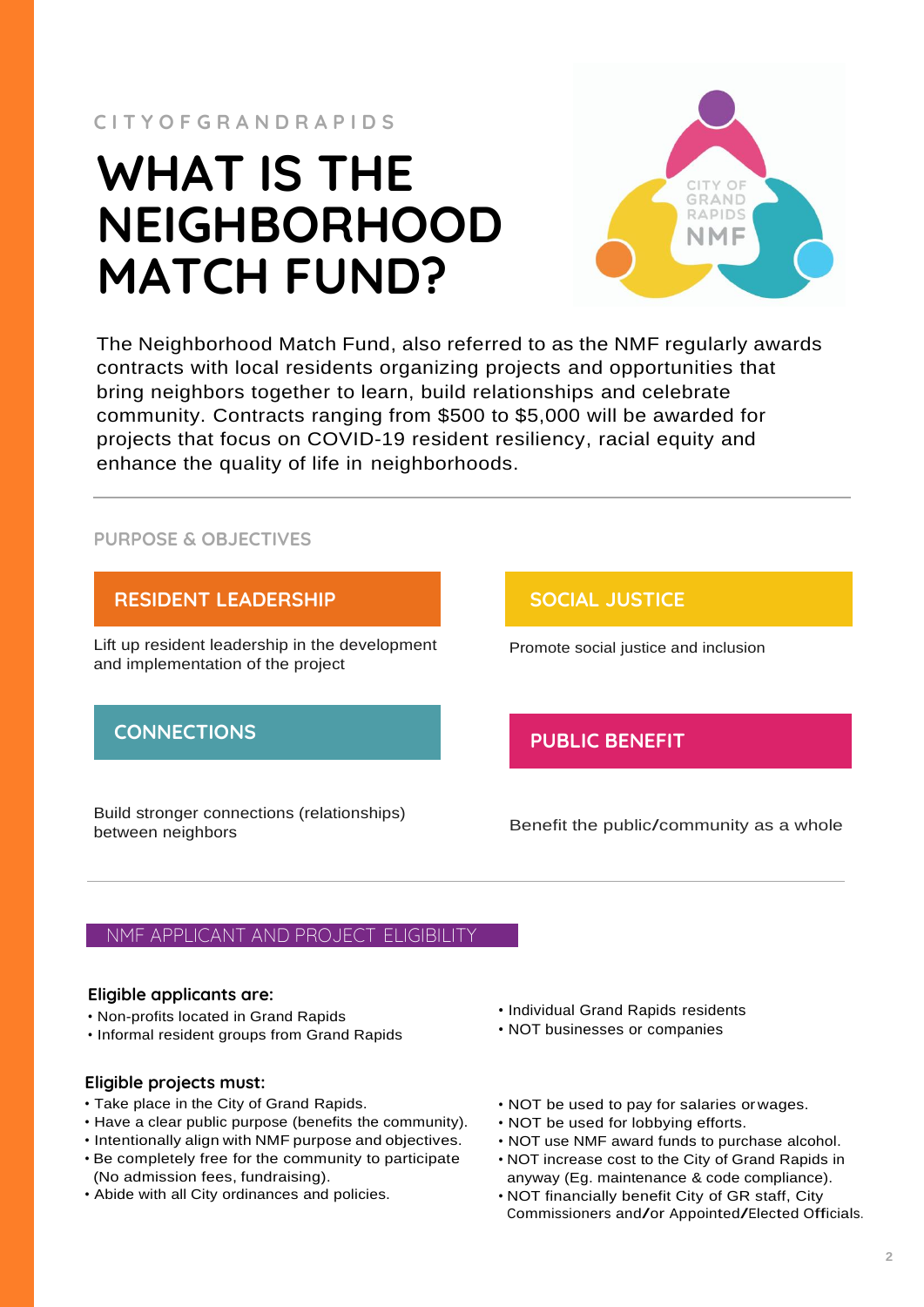

## NMF PROJECT ROLES

### Project Lead Fiduciary

This is the main person leading the project. They must live in Grand Rapids city limits within the project's area of impact. The project lead is the primary contact between the City and the project team. They are also responsible for submitting project reporting throughout the project.

A fiduciary is a non-profit organization that assists with grants to help distribute and manage funds. If your project is selected, you will choose a project fiduciary located in your ward from a list provided. You will work with this organization to access and manage your funds.

#### Team Members

In addition to the project lead, there must be at least two designated project team members. Team members support the project lead and help complete the project. Your team members must represent the individuals you are serving. Project team members will also receive reminder emails and communications from the City as secondary contacts.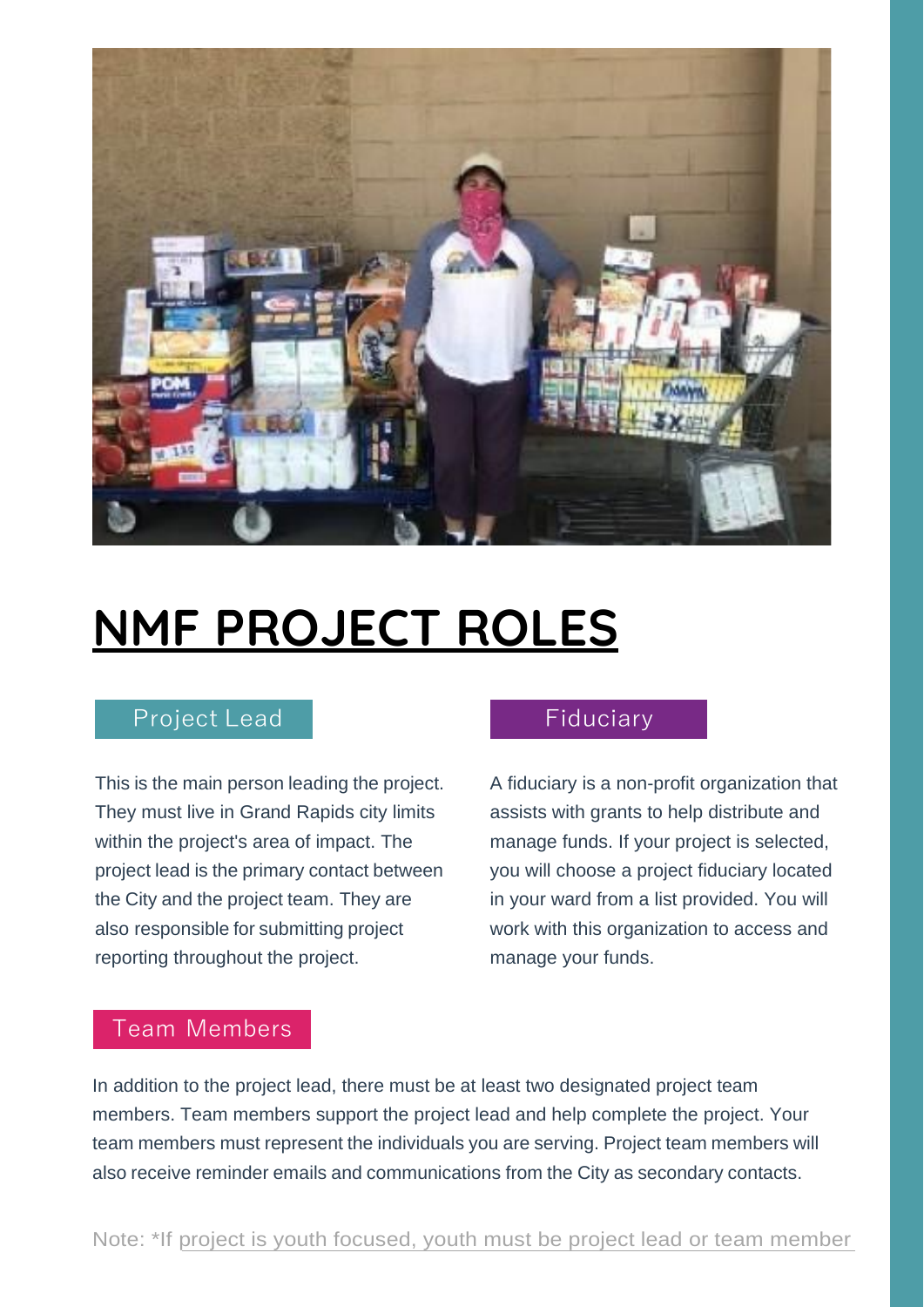## NMF PROCESS AND LOGISTICS

#### STEP 1: Submit your Idea

The project lead can go to [www.grandrapidsmi.gov/nmf t](http://www.grandrapidsmi.gov/nmf)o submit a NMF project idea during one of our bi-annual submission periods. They will be asked to:

- Describe the project in writing or video format.
- Explain how the project aligns with the NMF purpose and objectives.
- List out a draft of how the team would use the NMF funds (be clear and purposeful).

At this stage, you should start thinking about who your fiduciary will be. Once you have decided, work with the City to make sure they are registered as a vendor. To do so, you can contact the Comptroller Office at 616-456-3189 or [comptroller@grcity.us.](mailto:comptroller@grcity.us)



#### STEP 2: Receive a Decision



After the submission period closes, the NMF Committee reviews idea submissions and decides who will receive funds. We choose projects based on objective alignment, potential impact, inclusion, etc. Award amounts are determined by the funding needs outlined in the idea submission. Regardless of our decision, we will contact you by phone or email.

#### STEP 3: Schedule a Meeting with NMF Staff

If you are awarded NMF funds, the project lead is required to attend a mandatory meeting with an NMF staff member. These meetings usually take place the Monday and Tuesday after decisions are announced. The project lead must respond to our email and phone calls as soon as possible to secure a time slot that best fits their schedule.

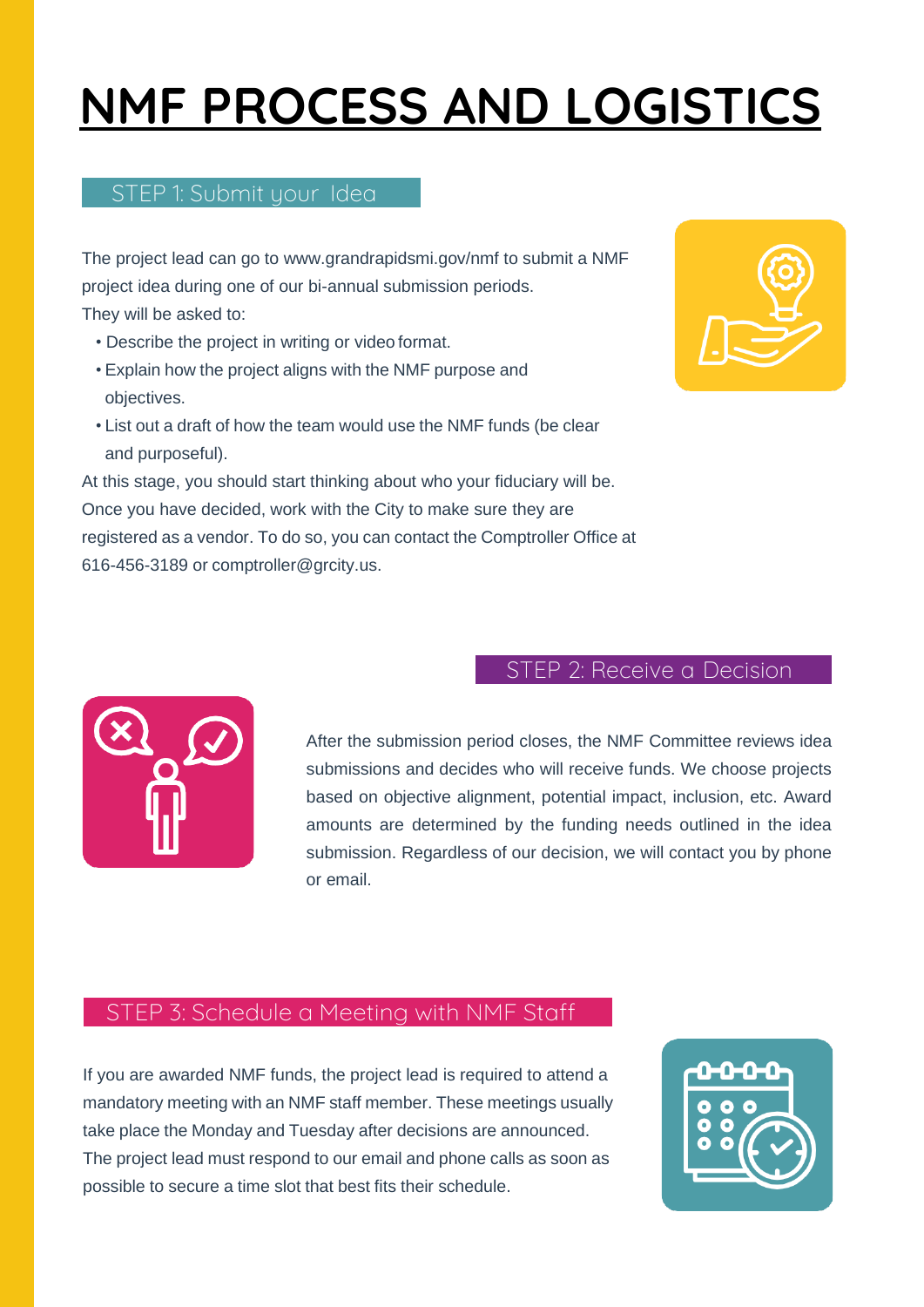#### Step 4: Meet NMF with Staff

The project lead must attend this meeting, but we strongly encourage all project team members to be present. We will work together to:

- Declare a Project Team
- Declare or Identify a fiduciary
- Refine the project budget
- Identify the project area of impact
- Discuss project logistics and next steps

All this information will then be translated into an NMF contract

between your team and the City of GrandRapids.



### STEP 5: Secure your Funds



Once we finalize your contract, we will email you a copy. The contract will need to be signed by the project lead, fiduciary, and NMF Coordinator. The fiduciary needs to be registered as a vendor with the City of Grand Rapids. When we have received all the above, we will process your award and distribute your check. Checks can be pickedup at City Hall or mail to yourfiduciary.

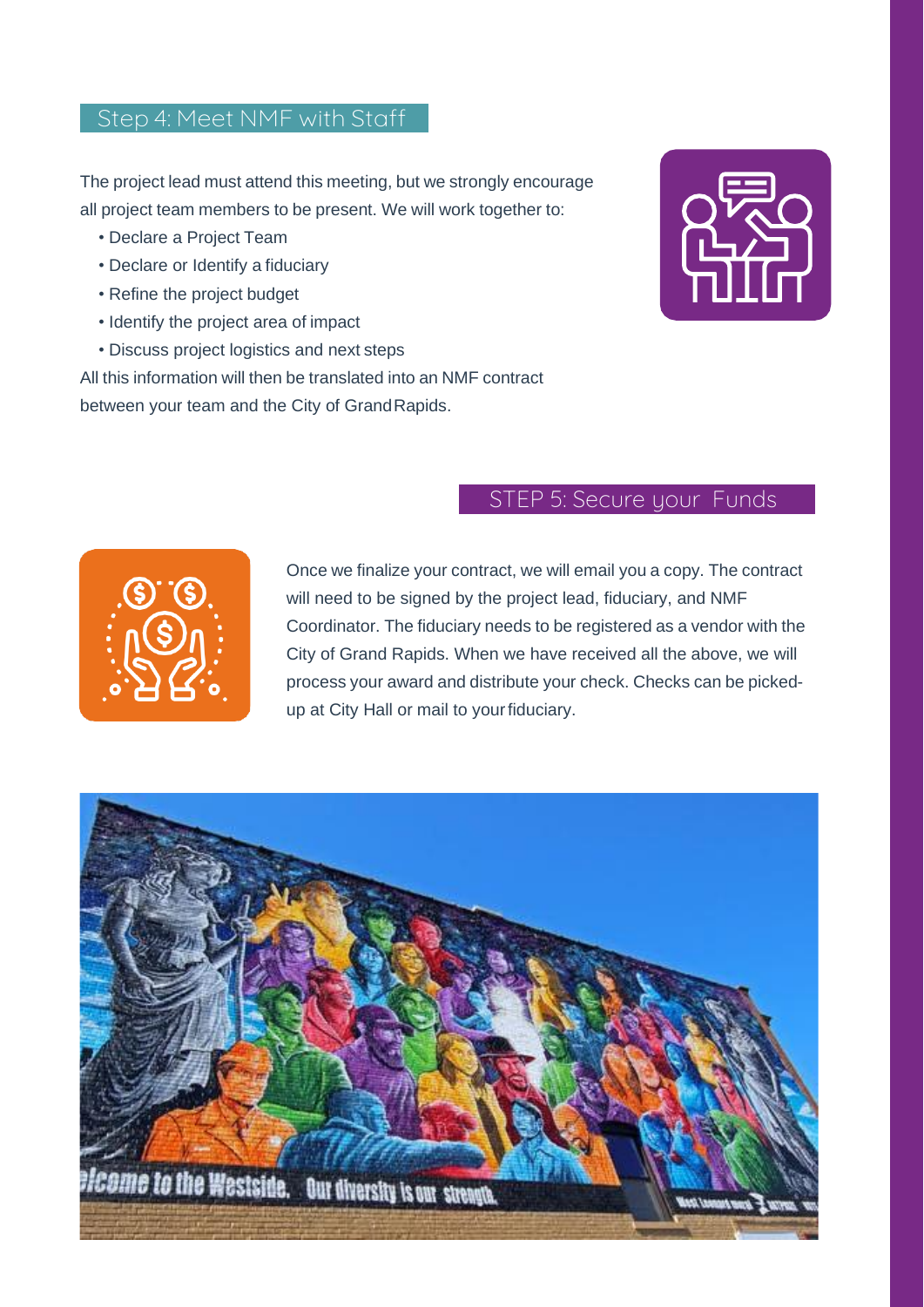## COMPLETING & TRACKING YOUR NMF PROJECT

Once your NMF funds have been distributed, you are all set to start implementing your project. There are many parts to completing an NMF project, so it is important to start tracking early and stay ahead. Below are a few things to remember.

#### Track Spending

You will want to start tracking project spending from day one. We do not need to know every detail, but we do need to know how much of your award was spent and how much of your award was spent in Grand Rapids city limits. We would like for you to try your best to spend the funds with vendors located within Grand Rapids city limits. If you do not spend all of your award, you will be required to refund the amount you did not spend back to the City, so please try your best to spend all of the funds.

#### Track Match

Match is an important part of your project. You will need to match at a minimum the amount that you are awarded. For example, if you are awarded \$5,000, you will need to contribute \$5,000 which can be accomplished in a number of ways:

These are donations or contributions in the form of cash

- Meijer donates\$100
- Mobile GRsponsors \$1,000

These are donations or contributions that are not cash. This category covers many options such as food donations, discounts, and time (non‐ volunteer). In-kind match will be converted to a dollar amount for tracking purposes.

- Free advertising from La Mejor  $= $200$
- Neighbor donates fruit = \$100
- Local speaker presents for free  $= $300$

#### Cash Match In-Kind Match Volunteer Match

Each hour spent working on the project will count as \$28.54 toward your match. This is a popular way of achieving match, and the hours add up quickly. You will need to track project volunteers by GR Resident and Non GR Resident.

•A person who volunteered once at event- 8 hours= \$228.32

• A person who consistently volunteered over the course of the project(errands, meetings, events) - 25 hours = \$713.50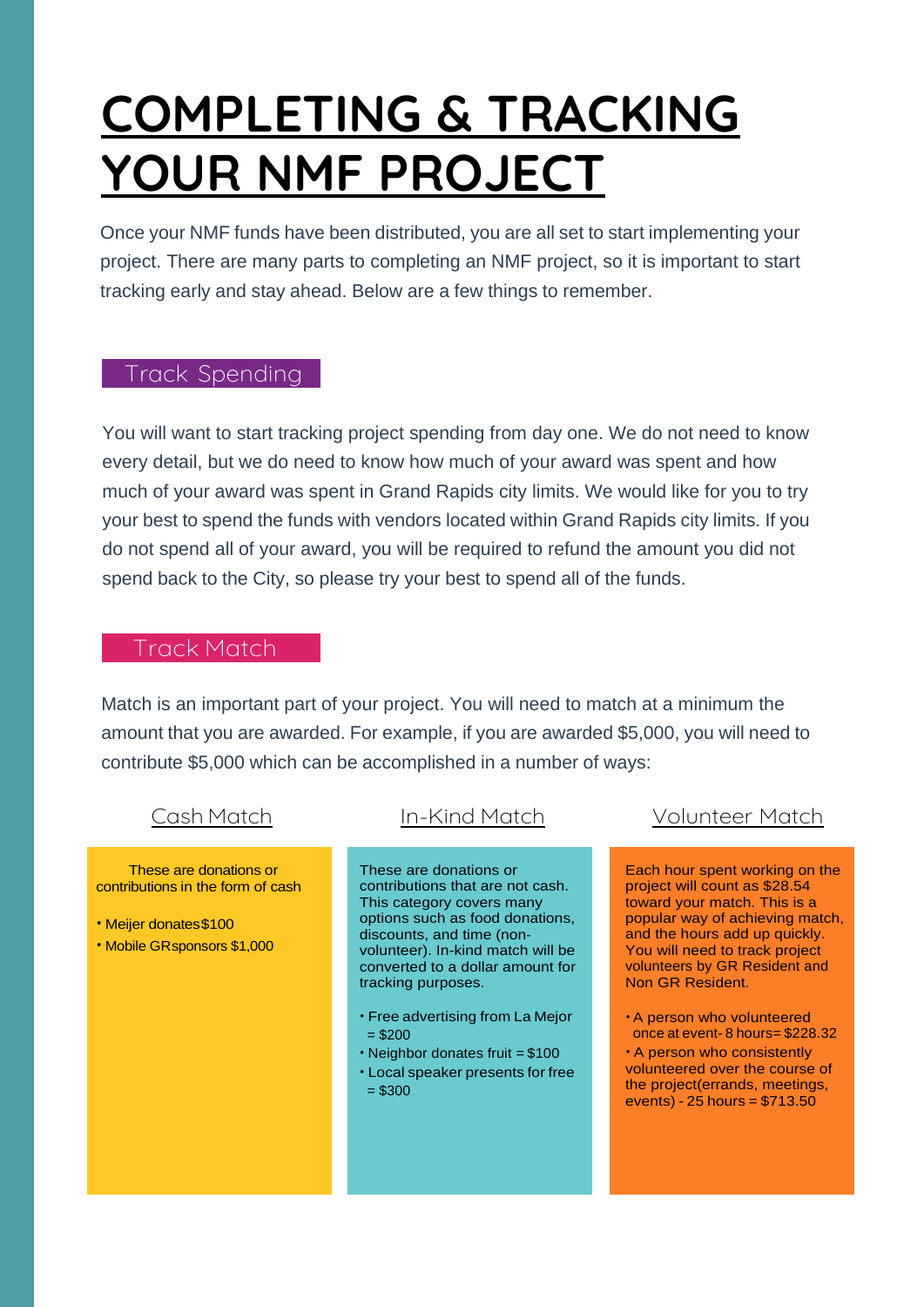# IMPORTANT DATES:

#### SUBMIT PROJECT IDEA:

June 1 – June 30

DECISION NOTIFICATION:

Mid July

MEET WITH NMF STAFF:

Early August

FUNDS AVAILABLE\* BY:

September 1

IMPLEMENT PROJECT:

September – February

CLOSING REPORT DUE

February 28 at 11:59 pm



## Take Photos!

Last, but certainly not least, you will want to take many photos over the course of your project. Photos will help you capture and share your success to our NMF team and bring to life the project you worked so hard on.

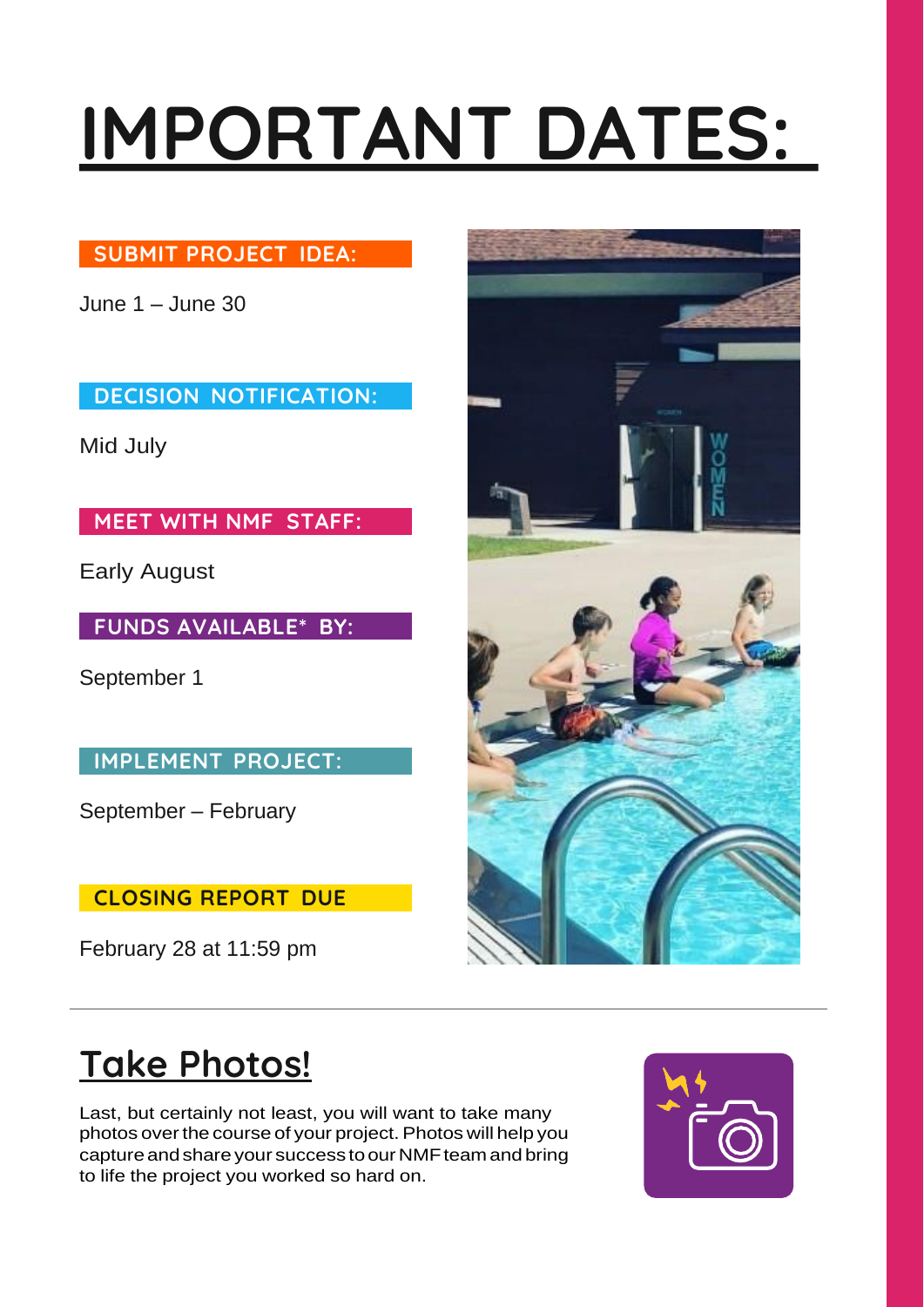# Submitting your Closing Report

At the end of your project, the Project Lead must submit a closing report. If you do not, you will not be eligible for future funding. This information lets us know how your project went and allows us to show City Commission the benefits of our community investments. Photos and narrative that you share may be used to create an article highlighting your work.

Thoroughly tracking your project and following our Closing Report Guide will make this part much easier. The closing report is filled out online and will require the following:

- Responses to project narrative and project reflection questions
- A completed Expense & Match Summary She-et
- Digital copies of all volunteer sign-in sheets
- A minimum of five project photos
- Any additional links, documents, information (not required)

## TIPS TO CREATING A GREAT NMF PROJECT SUBMISSION:



- Have <sup>a</sup> clear and developed project purpose and desiredoutcomes
- Be relevant and clearly inclusive of the diversity of the project impact area
- Be organized and clear with your thoughts and ideas
- Showthatyouarepassionateand intentional with yourwork
- Demonstrate <sup>a</sup> clear understanding of how you want to practically use the funds